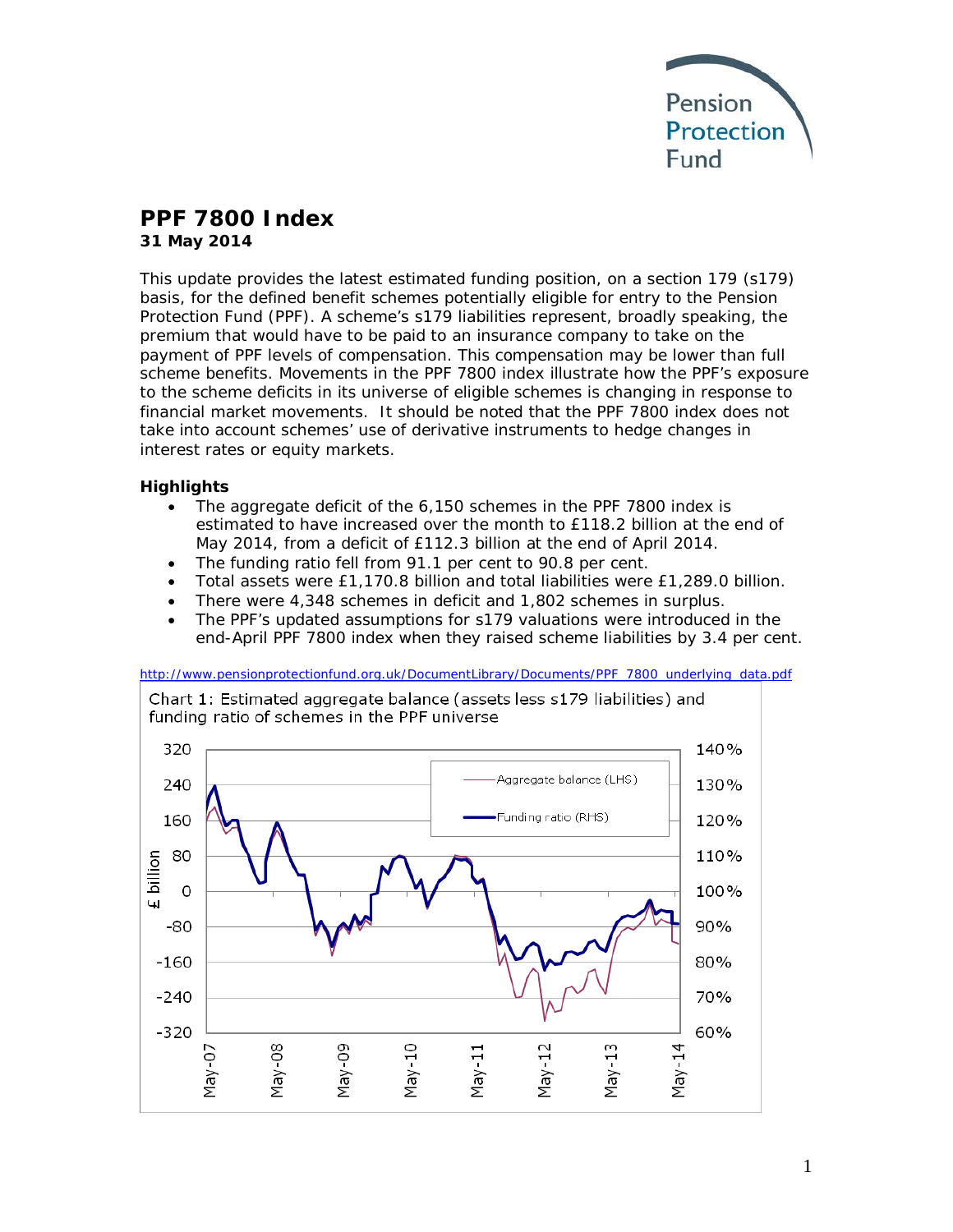

#### **The schemes in the universe**

The aggregate deficit (total s179 liabilities minus total assets) of the schemes in the PPF 7800 index is estimated to have increased to £118.2 billion at the end of May 2014, from £112.3 billion at the end of April 2014. The position has improved on the previous year, when a deficit of £158.4 billion was recorded at the end of May 2013.

The funding ratio (assets as a percentage of s179 liabilities) of schemes fell over this month from 91.1 per cent to 90.8 per cent at the end of May 2014. The funding ratio is higher than the 87.7 per cent recorded in May 2013.



Within the index, total scheme assets amounted to £1,170.8 billion at the end of May 2014. Total scheme assets increased by 1.4 per cent over the month and 4.0 per cent over the year. Total scheme liabilities were £1,289.0 billion at the end of May 2014, an increase of 1.8 per cent over the month and 0.3 per cent over the year.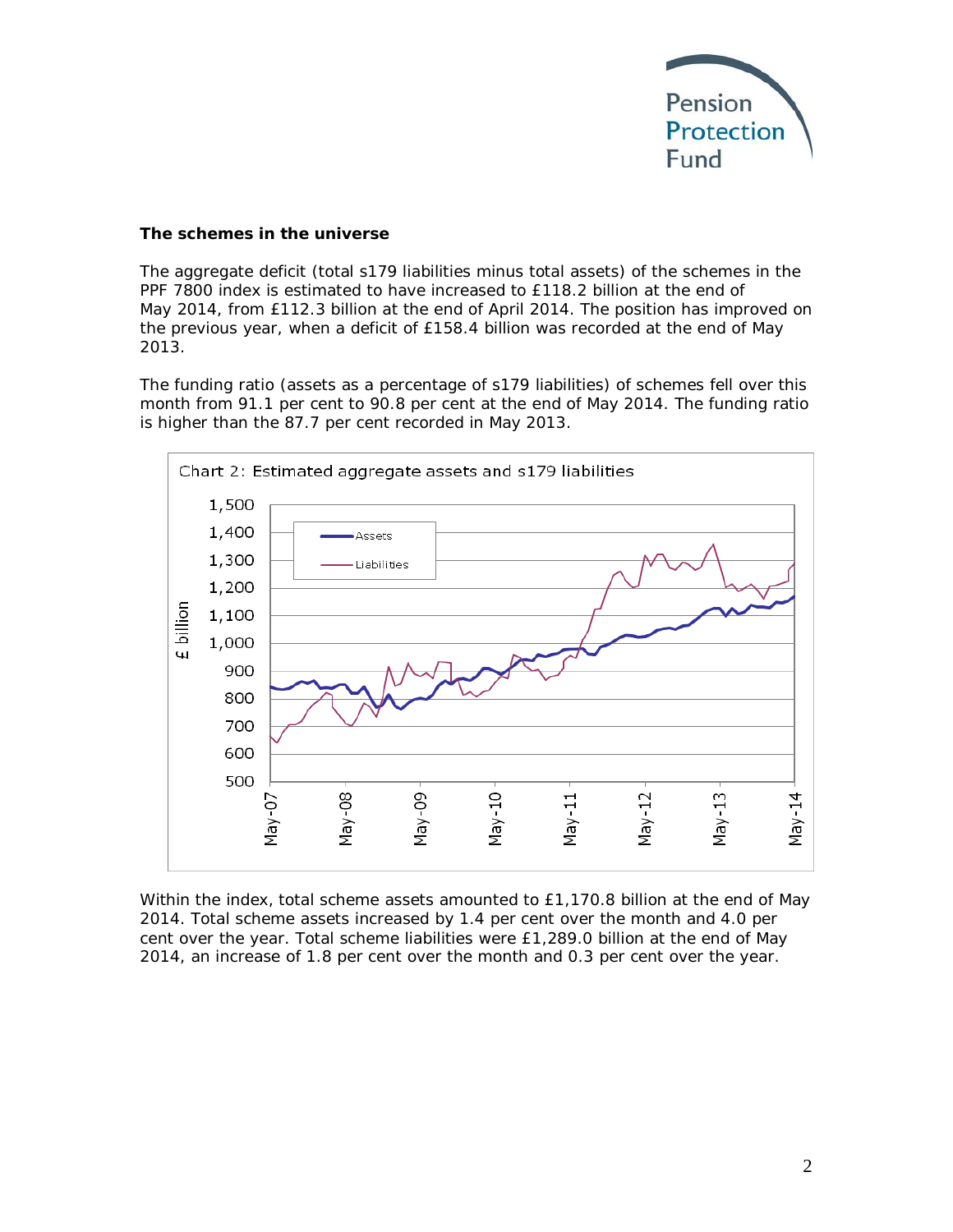

# **Funding Comparisons**

|                              | May 2013   | <b>April 2014</b> | May 2014    |
|------------------------------|------------|-------------------|-------------|
| Aggregate balance            | -£158.4bn  | $-E112.3bn$       | $-£118.2bn$ |
| <b>Funding ratio</b>         | 87.7%      | 91.1%             | 90.8%       |
| Aggregate assets             | £1,126.3bn | £1,154.5bn        | £1,170.8bn  |
| <b>Aggregate liabilities</b> | £1,284.7bn | £1,266.8bn        | £1,289.0bn  |

# **Schemes in deficit and surplus**

The aggregate deficit of all schemes in deficit at the end of May 2014 is estimated to have increased to £169.6 billion from £164.0 billion at the end of April 2014. At the end of May 2013, the equivalent figure was £202.1 billion.

At the end of May 2014, the total surplus of schemes in surplus fell slightly to £51.5 billion from £51.7 billion at the end of April 2014. At the end of May 2013, the total surplus of all schemes in surplus stood at £43.7 billion.



The number of schemes in deficit at the end of May 2014 rose to 4,348, representing 70.7 per cent of the total 6,150 defined benefit schemes. There were 4,328 schemes in deficit at the end of April 2014 and 4,570 schemes in deficit at the end of May 2013.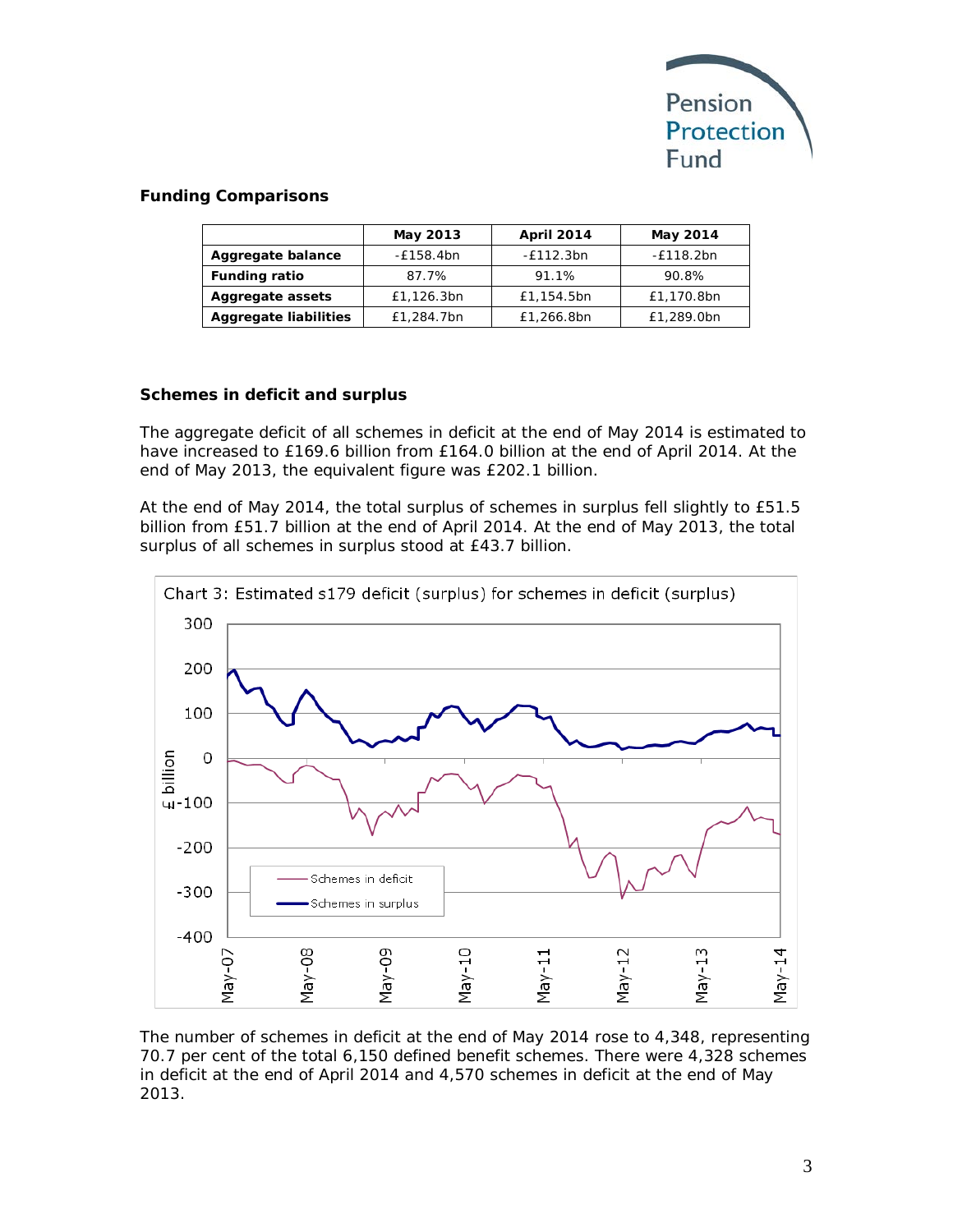

The number of schemes in surplus fell to 1,802 at the end of May 2014 (29.3 per cent of schemes) from 1,822 at the end of April 2014. There were 1,580 schemes in surplus at the end of May 2013.

#### **Schemes in deficit (surplus)**

|                                  | May 2013 | <b>April 2014</b> | May 2014 |
|----------------------------------|----------|-------------------|----------|
| Number of schemes in<br>deficit  | 4.570    | 4,328             | 4,348    |
| Deficit of schemes in<br>deficit | £202.1bn | £164.0bn          | £169.6bn |
| Number of schemes in<br>surplus  | 1,580    | 1.822             | 1,802    |
| Surplus of schemes in<br>surplus | £43.7bn  | £51.7bn           | £51.5bn  |



*\*Note: the changes to assumptions in March 2008 and October 2009 reduced the number of schemes in deficit by 490 and 667 respectively, while the changes to assumptions in April 2011 and May 2014 raised the number of schemes in deficit by 281and 294 respectively.*

#### **Understanding the impact of market movements**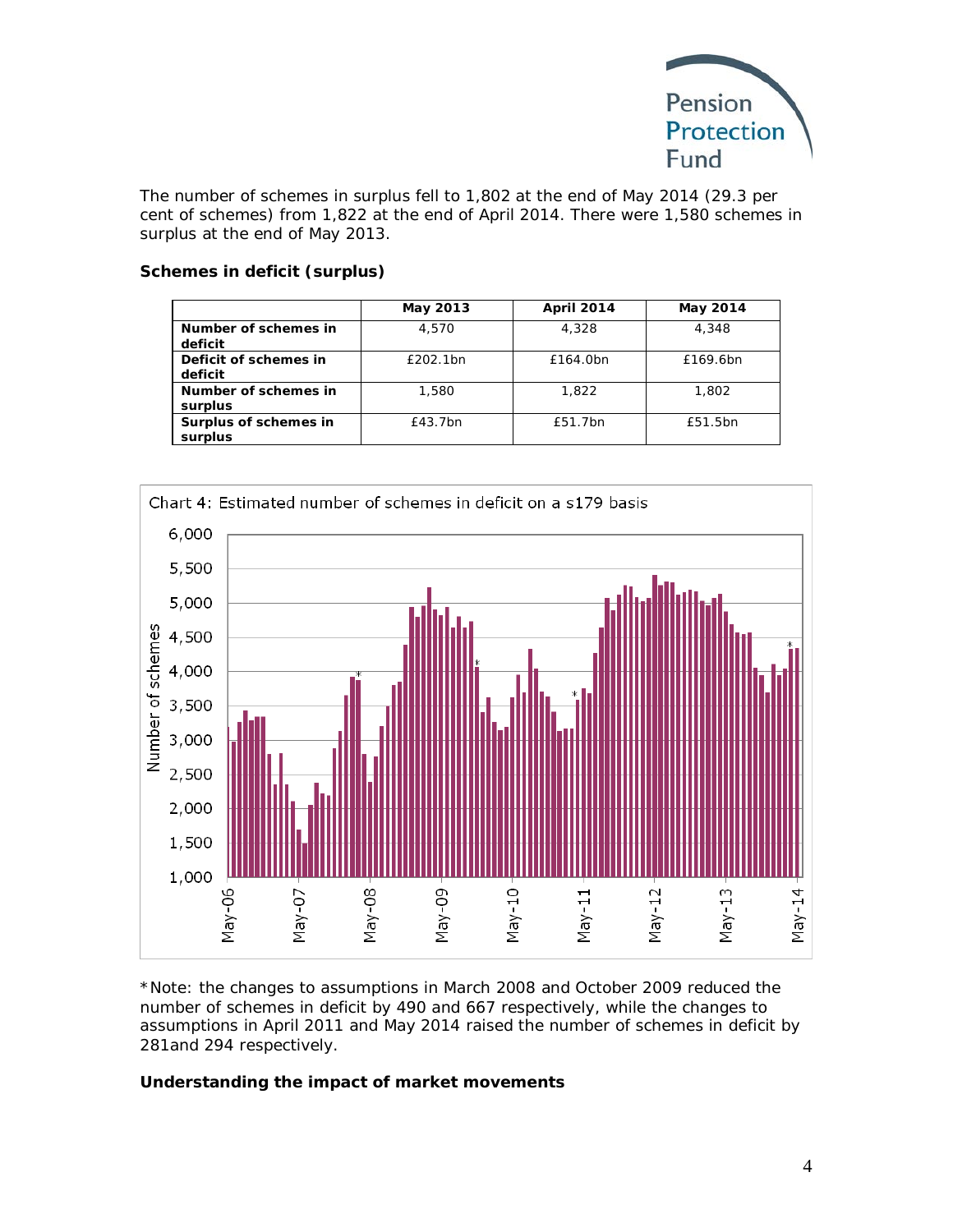

Equity markets and gilt yields are the main drivers of funding levels. Scheme liabilities are sensitive to the yields available on a range of conventional and indexlinked gilts. Liabilities are also time-sensitive in that, even if gilt yields were unchanged, scheme liabilities would increase as the point of payment approaches.<sup>[1](#page-4-0)</sup> The value of scheme assets is affected by the change in prices of all the major asset classes, not just equity markets. However, due to their weight in asset allocation and volatility, equities are usually the biggest driver behind changes in scheme assets.

Over the month, assets increased by 1.4 per cent. Liabilities rose by 1.8 per cent over the same period, reflecting a fall in nominal and index-linked gilt yields.

Over the month of May 2014, 15-year gilt yields fell by 12 basis points, 15 year index-linked gilt yields fell by 6 basis points and the FTSE All-Share Index rose by 1.0 per cent. Over the year to May 2014, 15-year gilt yields were up by 54 basis points and the FTSE All-Share Index rose by 5.2 per cent.



<span id="page-4-0"></span> $\overline{a}$ <sup>1</sup> This effect amounts to around 0.3 per cent to 0.4 per cent a month or historically 4 per cent to 5 per cent since the start of the PPF.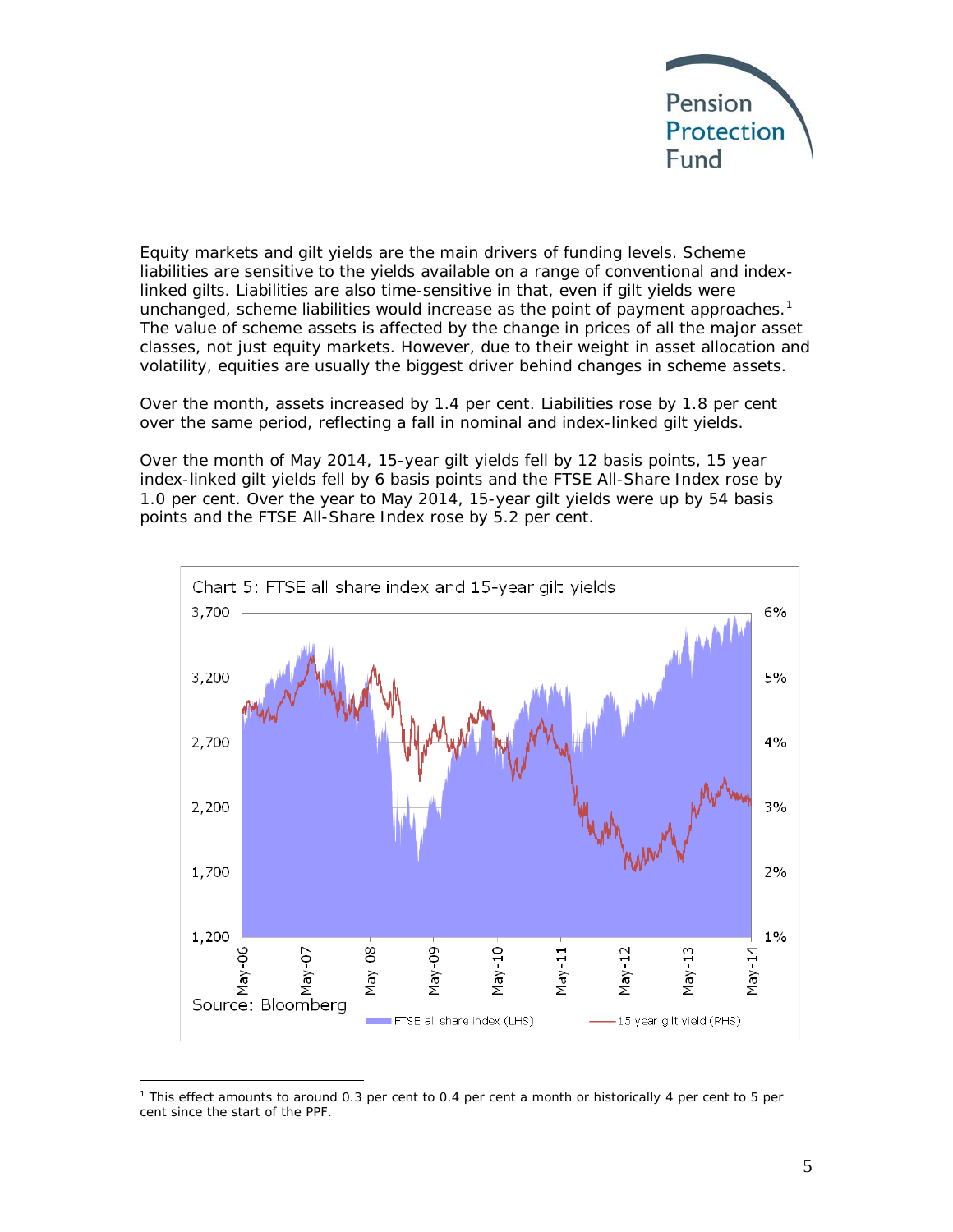



# **Notes**

#### **1. The PPF universe**

The PPF covers certain defined benefit occupational schemes and DB elements of hybrid schemes. For more information about eligible schemes see 'eligible schemes' on the PPF's website at

<http://www.pensionprotectionfund.org.uk/About-Us/eligibility/Pages/Eligibility.aspx>

#### **2. PPF compensation**

For individuals who have reached their scheme's normal pension age or are already in receipt of survivor's pension or pension on the grounds of ill health, the Pension Protection Fund will generally pay compensation at the 100 per cent level, i.e. these members will not suffer any reduction in retirement income when their scheme sponsor goes insolvent. For the majority of people below their scheme's normal pension age the Pension Protection Fund will generally pay compensation at the 90 per cent level. This is subject to a cap which is currently equal to £31,380 at age 65, after the 90 per cent has been applied. Increases in future payments for members may not be as much as they would have been under their pension schemes. For more information about PPF compensation see the PPF's website at:

<http://www.pensionprotectionfund.org.uk/Pages/Compensation.aspx>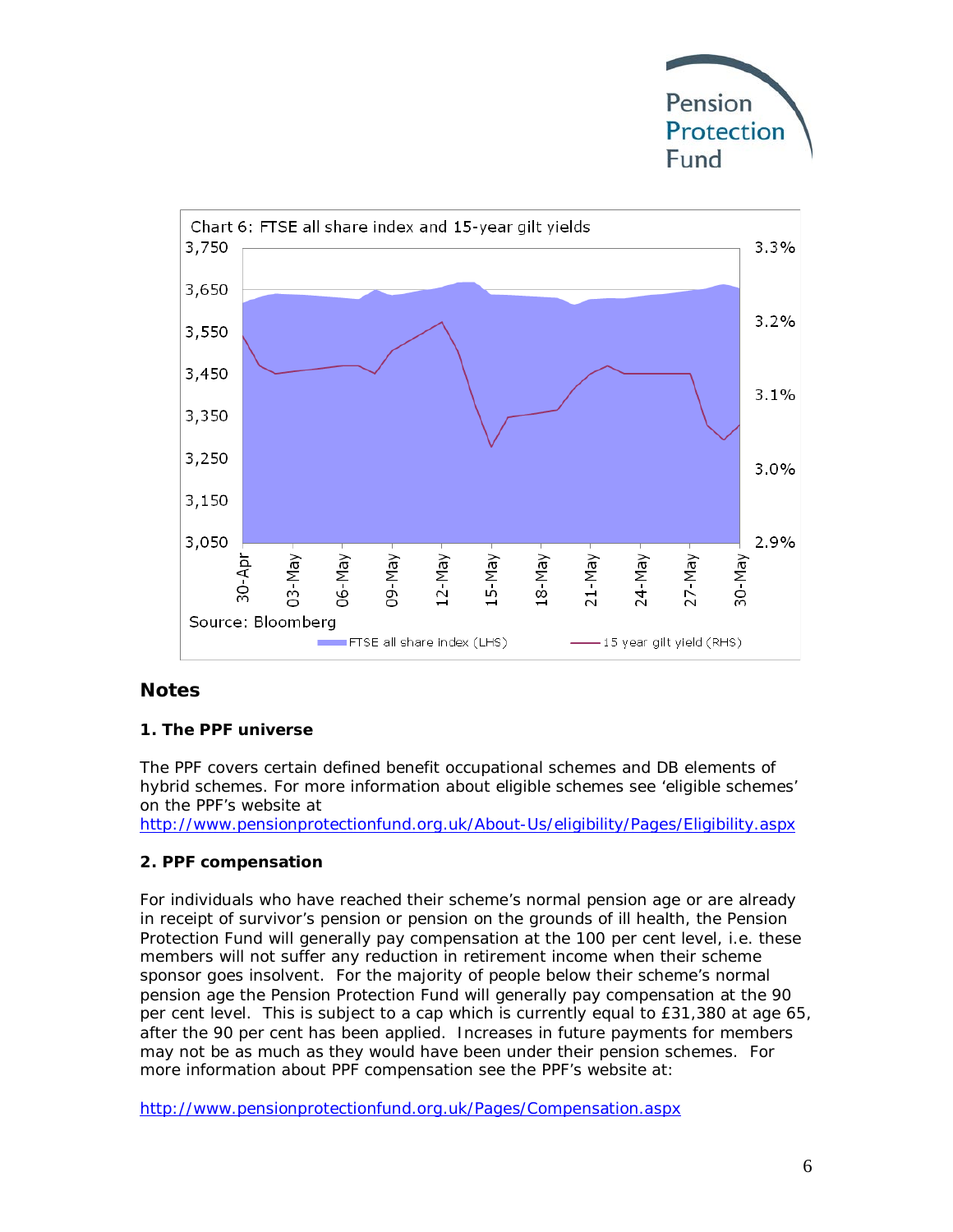

# **3. s179 assumptions**

On 1 May 2014, the Pension Protection Fund updated its valuation assumption guidance for both s179 and s143 valuations. The impact of the change was to raise liabilities by 3.4 per cent and reduce the aggregate balance by £41.3bn. The assumptions had previously been revised in March 2008, October 2009 and May 2011. The impact in March 2008 and October 2009 was to improve the aggregate balance by £48.0 billion and £74.5 billion respectively, whilst the impact in May 2011 was to reduce the aggregate balance by £34.9 billion.

# **4. s179: one of many different funding measures**

s179 is one particular measure of funding. The change in the deficit of schemes in deficit on a s179 basis is an illustration of the impact of changes in financial markets on the Pension Protection Fund's total exposure. Schemes in surplus on a s179 basis at the time of insolvency usually do not enter the Pension Protection Fund.

In addition to s179, there are many different measures of a scheme's funding position. Among the other common measures are full buy-out (what would have to be paid to an insurance company for it to take on the payment of full scheme benefits), IAS19 or FRS17 (the measures used in UK company accounts), and technical provisions (that used in the regulator's scheme funding regime). The different measures can give very different levels of scheme funding at any point in time and move very differently over time. For more details see the Purple Book 2013.

[http://www.pensionprotectionfund.org.uk/Documents/Purple\\_Book\\_2013\\_chapter4.p](http://www.pensionprotectionfund.org.uk/Documents/Purple_Book_2013_chapter4.pdf) [df](http://www.pensionprotectionfund.org.uk/Documents/Purple_Book_2013_chapter4.pdf)

# **5. Methodology**

The figures shown in the charts are based on adjusting the scheme valuation data supplied to the PPF as part of their annual scheme return. This data is transformed on a s179 valuation basis at various dates using changes in market indices for principal asset classes. Conventional and index-linked gilt yields are used to value liabilities. The approximation does not allow for benefit accrual or outgo, contributions paid or actual scheme experience. No account is taken of schemes hedging using derivatives.

#### **6. Estimating the impact of changes in market conditions on the PPF 7800**

We have developed a number of 'rules of thumb' to estimate the impact of changes in asset prices on scheme assets and s179 liabilities. A 7.5 per cent rise in equity markets boosts s179 assets by 2.8 per cent while a 0.3 per cent rise in gilt yields reduces scheme assets by 1.4 per cent. Meanwhile, a 0.3 per cent rise in gilt yields reduces scheme liabilities by 6.0 per cent. The rules of thumb strictly speaking only